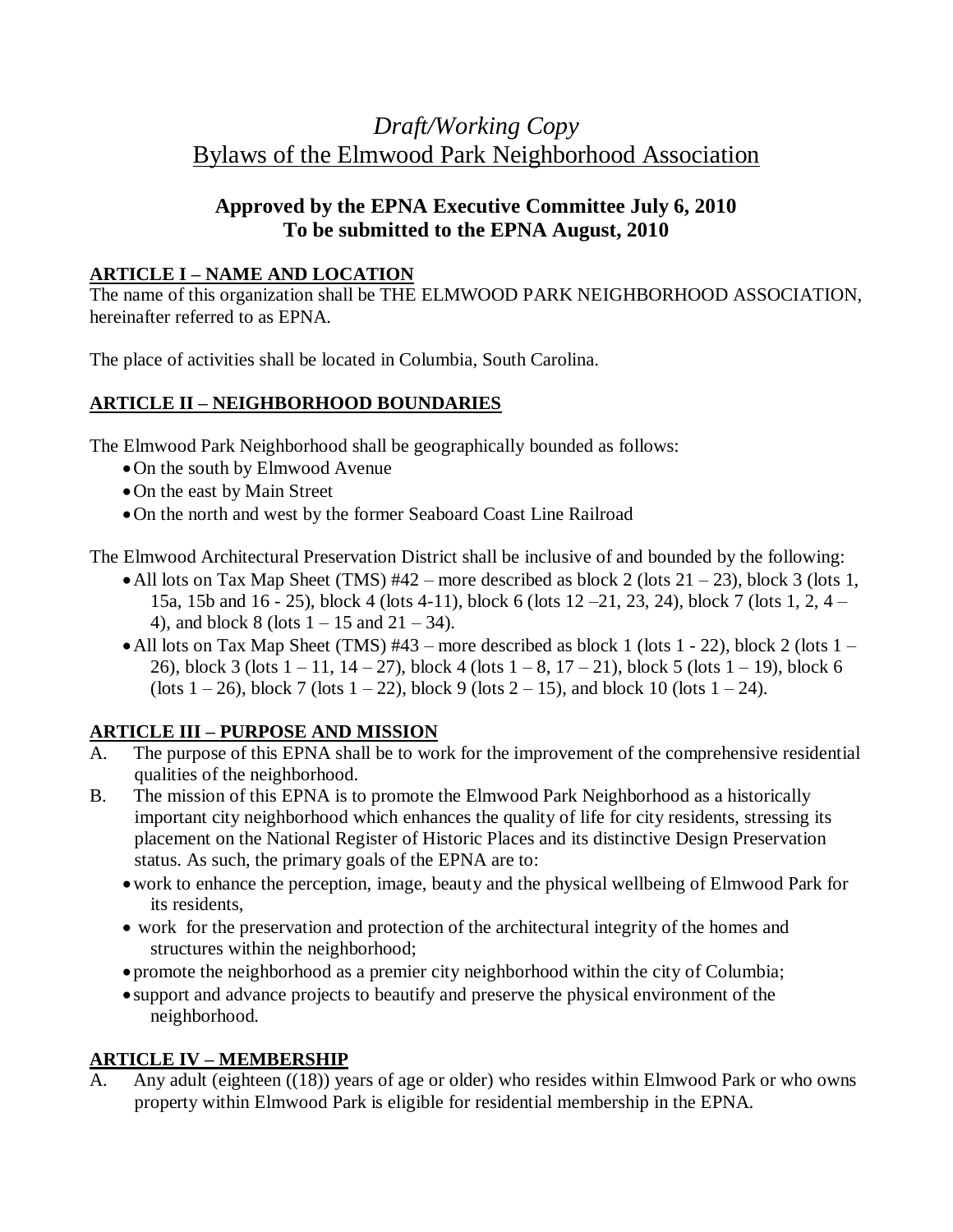- B. Any commercial business, church or organization within the EPNA boundaries is eligible for a commercial membership within the EPNA.
- C. Individuals and entities described above may join the EPNA by payment of a voluntary donation and/or by completing a membership application. The requested amount for the individual residential membership donation is \$10.00 per year. The requested amount for the commercial membership is \$50.00 per year. The Executive Committee will have the authority to waive the individual membership donation request.
- D. Members may join the EPNA at any time during the year. However, to be eligible to vote for Officers or Executive Committee members during the annual September meeting and elections, residents must be certified members (registered with the Secretary of the EPNA) by August 31st of each year.
- E. Membership in the EPNA will run through December 31 of the year a valid membership application is received.
- F. Persons or entities eligible for new memberships may join the EPNA at any time during the year by completing a membership application (provided by the EPNA Secretary or the Membership Committee chairman or obtained electronically).
- G. The Secretary of the EPNA shall maintain a membership roster. The Secretary shall certify and report the voting membership roster during the month of August to the monthly meeting of the EPNA in anticipation of the elections held during the annual EPNA meeting in the month of September.
- H. For three (3) consecutive monthly EPNA meetings prior to the date of the elections (in the month of September), the President or presiding officer of the EPNA monthly meeting shall announce that membership registration must be current to assure a place on the EPNA membership roster.
- I. EPNA members understand that these bylaws outline the operations of the association, the means for establishing leadership and the guidelines for decision making processes by the Executive Committee. Therefore, all EPNA members agree to hold harmless and waive their right to bring civil action against:
	- The Executive Committee of the EPNA
	- Any and all members of the EPNA Executive Committee
	- The Officers of the EPNA

The EPNA with regard to the decisions made and actions taken to meet the stated purpose of the organization according to Article III of these bylaws.

#### **ARTICLE V – ORGANIZATION OF THE ASSOCIATION**

#### **SECTION ONE - OFFICERS**

A. Officers of the EPNA shall be a President, Vice President, Secretary and Treasurer, to be elected by a simple majority of the EPNA members attending the annual meeting in September.

#### **SECTION TWO – EXECUTIVE COMMITTEE**

#### *This section governs the terms and reelection of Officers and Executive Committee members in office on the effective date of these bylaws. Executive Committee members in office on the effective date of these bylaws are eligible to serve until the following elections.*

A. There shall be an Executive Committee (which includes Officers) that is composed of nine (9) members and one (1) alternate, all of whom are elected by a plurality vote of the voting members attending the annual September meeting. The EPNA Executive Committee shall consist of the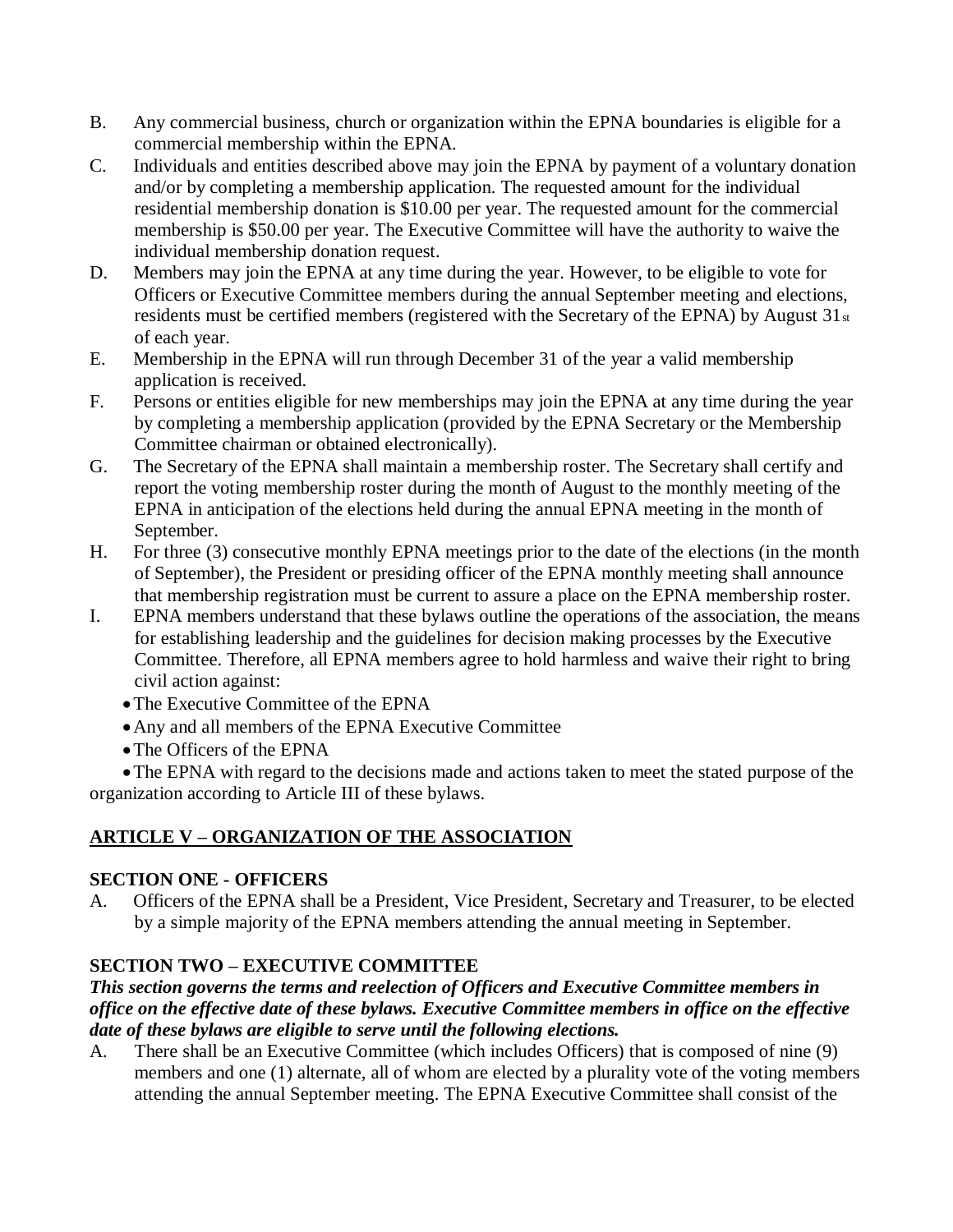President, the Vice President, the Secretary, the Treasurer, five committee members and one alternate. Two (2) non-voting ("Ex-Officio") positions may be recognized as contributing members of the Executive Committee.

- B. Members of the Executive Committee shall be elected by a simple majority of the voting members attending the annual September meeting. All Executive Committee members shall be elected for a term of two (2) years and shall not serve more than three (3) consecutive terms in any capacity.
- C. To maintain stability and continuity of leadership within the EPNA, the Executive Committee members (including the alternate position) shall be elected at staggered intervals. Election of Officers shall be held in even-numbered years. The election of the other Executive Committee members shall be conducted in odd-numbered years.
- D. The President and Vice President shall serve as Chairman and Vice Chairman of the Executive Committee. The Executive Committee shall meet within one (1) month of the annual meeting in September and thereafter as defined in Article VI, Section Three.
- E. Executive Committee members who resign, die, move away or miss any three (3) consecutive monthly (regular) meetings or a total of four (4) monthly (regular) meetings during the year (October – September) shall be replaced by the alternate. Executive Committee members shall be allowed two (2) excused absences that may not be used in consecutive months.
- F. The Secretary of the EPNA will give written notice to any member with two (2), unexcused absences. Executive Committee members may be excused as long as they adhere to the following stipulations:
	- 1. Notify one (1) of the Officers of the meeting
	- 2. Obtain an agenda of the meeting
	- 3. Deliver a proxy for any issues to be voted upon at the meeting

Members should be encouraged to provide a letter stating their opinion(s) on the issues listed on the agenda. Opinion letters will need to be provided to an Officer in advance of the meeting. The Officer will read the opinion letter at the appropriate time during the Executive Committee meeting.

- H. The EPNA Secretary will advise the absent member of the Executive Committee of his/her right to resign or continue to serve. If a committee member elects to resign his/her seat on the Executive Committee, the alternate shall replace him/her. If the member elects to resign his/her office, the vacant position will be filled as defined in Article V, Section Four.
- I. All elected Executive Committee Members of the EPNA are subject to removal proceedings. The conviction of a crime while in office, dereliction of duty as defined by the Executive Committee, unethical behavior or failure to fulfill duties of office constitute sufficient grounds for removal.
- J. The EPNA Executive Committee shall have sole power of removal. This action may not be taken anonymously. A letter explaining the reasons for the removal of an EPNA Executive Committee member must be submitted to the Executive Committee. The executive committee member subject to the removal proceedings may not vote on the removal. A two-thirds (2/3) vote of the voting Executive Committee members will remove a member. Upon a successful vote to remove an Officer, the office shall immediately be declared vacant. All records pertaining to the removal are subject to a properly submitted Freedom Of Information Act request.

#### **SECTION THREE – VOTING**

A. Voting privileges at the monthly, annual and such other special meetings called by the Executive Committee are extended to all registered voting members as recorded on the membership roster and certified by the EPNA Secretary as defined in Article IV.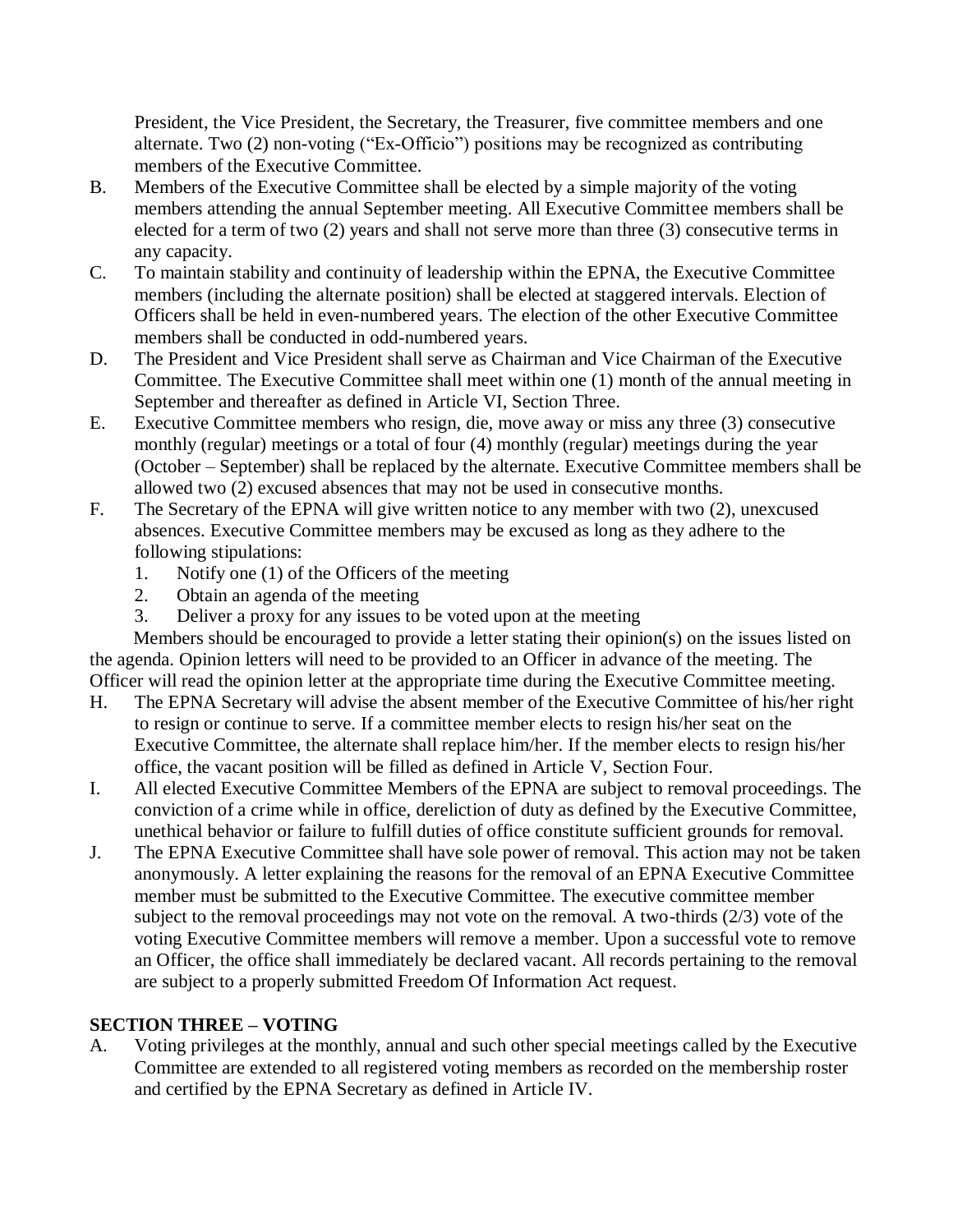- B. Each of the voting members may have one (1) vote. Only voting members of the EPNA will be eligible to vote for EPNA Officers, Executive Committee members and on financial matters or matters of EPNA business.
- C. The EPNA Membership and Planning Committee will certify candidates for any office or position of the Executive Committee. Candidates must be voting members of the EPNA, be a resident and must have attended five (5) prior monthly meetings within the twelve (12) months prior to the elections. The slate of candidates will be provided to the EPNA Secretary who shall present the candidates to the EPNA monthly meeting during the month of August.
- D. Nominations for candidates will not be accepted from the floor.
- E. Any member of the EPNA who meets the requirements of this subsection may offer as a candidate for any office to be filled at any election by giving notice to any member of the Membership and Planning Committee of his/her intention to be a candidate for such office.
- F. The names of all eligible candidates made known to any member of the Membership and Planning Committee must be placed before the membership of the EPNA.

#### **SECTION FOUR – VACANCIES OF THE EPNA OFFICERS AND THE EXECUTIVE COMMITTEE MEMBERS**

- A. In the event the President is unable to serve for any reason, the Vice President shall assume the duties of the President.
- B. In the event the Vice President is unable to serve, his/her replacement will be elected by a majority vote of the Executive Committee.
- C. In the event that the Secretary is unable to serve, his/her replacement will be elected by a majority of the Executive Committee.
- D. In the event that the Treasurer is unable to serve, his/her replacement will be elected by a majority of the Executive Committee.

## **ARTICLE VI – DUTIES OF THE EPNA OFFICERS**

#### **SECTION ONE – PRESIDENT**

- A. The President shall:
	- 1. Preside at all meetings of the Executive Committee.
	- 2. Serve as the official representative of the EPNA before public, media and government bodies.
	- 3. Serve as the Chairman of the Executive Committee.
	- 4. Have general supervision of all the affairs of the Executive Committee and perform other duties as are incident to this office.
- B. The President shall report to, or cause to be reported to the general membership of the EPNA on a quarterly basis the status and progress of all committees toward accomplishing the goals and objectives established pursuant to Article III.
- C. Only the President may officially represent the EPNA to the above mentioned entities unless otherwise stated by the President.

#### **SECTION TWO – VICE PRESIDENT**

- A. The Vice President shall assist the President in the performance of his/her responsibilities.
- B. In the absence of the President, the Vice President shall act in his/her behalf.
- C. The Vice President shall perform such other duties as the President shall assign and such other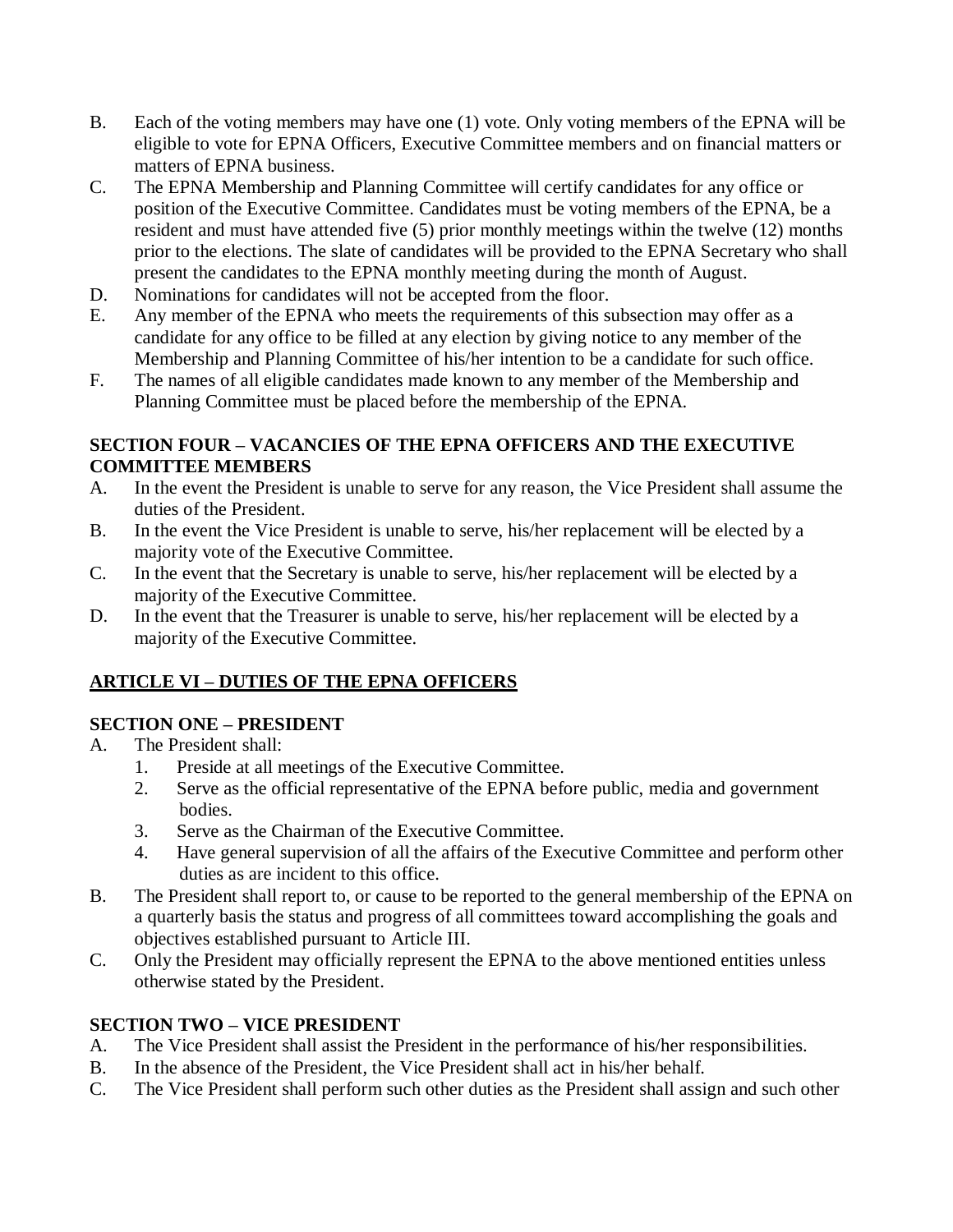duties as are incident to this office.

#### **SECTION THREE – SECRETARY**

- A. The Secretary shall:
	- 1. Issue notices of all meetings of the EPNA and of the Executive Committee
	- 2. Keep accurate records of the general EPNA and the Executive Committee meetings
	- 3. Submit minutes of any meeting for approval by the Executive Committee.
	- 4. Keep an official roster of membership for the EPNA.
	- 5. Update bylaws when necessary.
	- 6. Provide copies of the minutes from the general EPNA and Executive Committee meetings to those members requesting copies
	- 7. Receive and review EPNA's monthly financial statements any irregularities will be discussed with the Treasurer and if not resolved, written notification will be provided to the Executive Committee at the next meeting.
	- 8. Perform all duties as are incident to this office.

#### **SECTION FOUR – TREASURER**

- A. The Treasurer shall:
	- 1. Have custody of all monies and securities of the EPNA.
	- 2. Keep regular books of accounts and submit them, together with vouchers, receipts, records and other papers to the Executive Committee for their examination and approval as often as the Executive Committee may require
	- 3. Assess and maintain an inventory of all EPNA assets and their location.
	- 4. Perform such other duties as are incident to the office.
- B. Disbursements shall be made by check bearing the signature of either the EPNA President or Treasurer.
- C. The Treasurer shall present a written monthly financial report to the EPNA Executive Committee and general membership.

#### **ARTICLE VII – MEETINGS**

#### **SECTION ONE – ANNUAL MEETINGS**

- A. The annual meeting of the EPNA shall be held the first Monday of September or such other date as shall be convenient to the Executive Committee but in no event later than thirteen (13) months after the preceding annual meeting.
- B. The presiding officer of the EPNA shall conduct association and Executive Committee meetings in accordance with standard parliamentary procedure and these bylaws.
- C. Elections for EPNA Officers and Executive Committee members shall be conducted during the annual meeting.
- D. The EPNA fiscal year shall run from October through September.
- E. Robert's Rules of Order will be adhered to during all meetings.

#### **SECTION TWO – REGULAR MEETINGS**

A. The EPNA shall conduct regular monthly meetings. These meetings will be held in a convenient place sufficient to seat all members of the EPNA.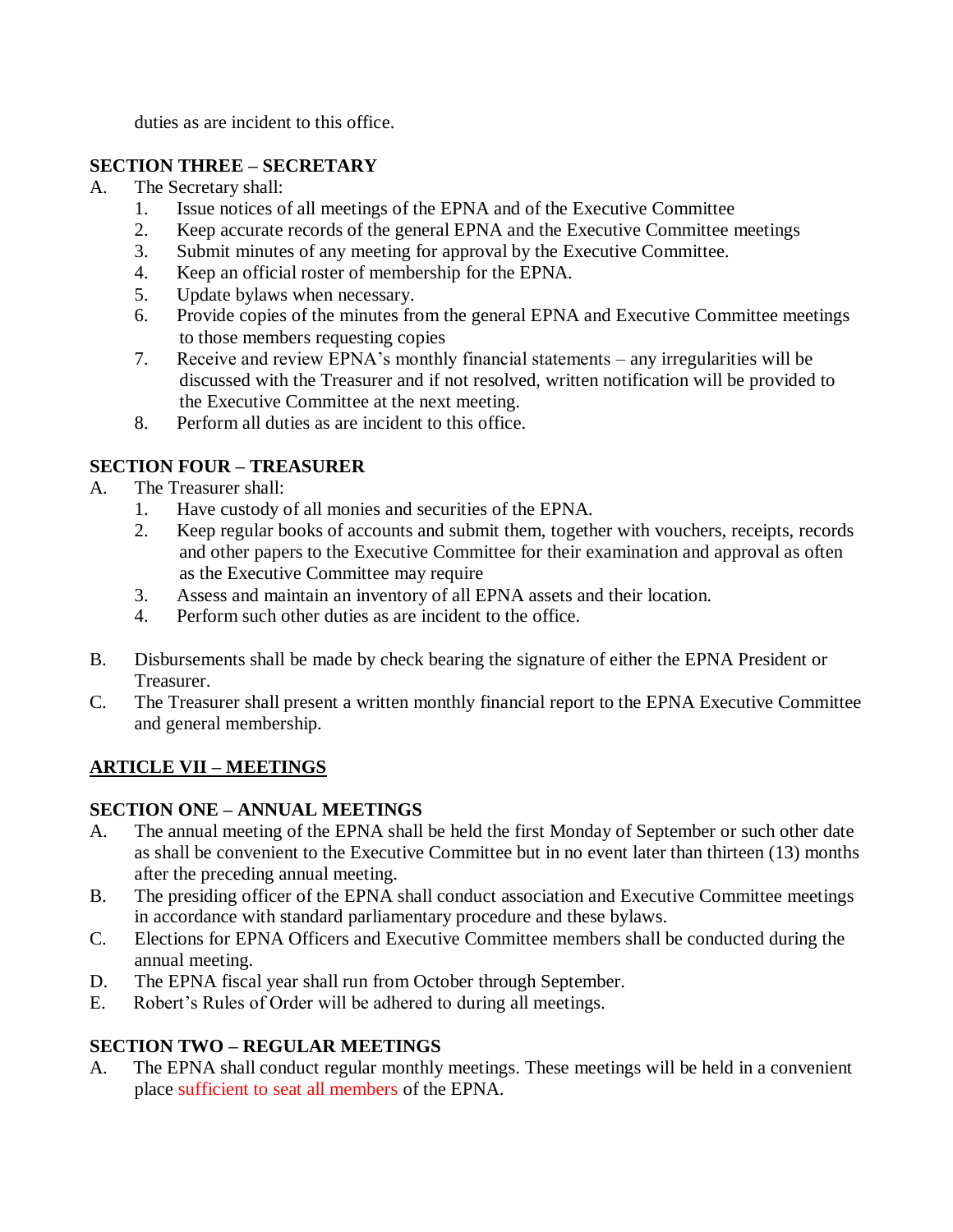- B. The meetings shall be held on the first  $(1<sub>st</sub>)$  Monday of the month at a regular time determined by the Executive Committee and announced in advance .
- C. Notice of these meetings and an agenda indicating special events or voting actions shall be made available to members not later than one (1) week prior to the meeting.
- D. Robert's Rules of Order will be adhered to during all meetings.

## **SECTION THREE – EXECUTIVE COMMITTEE MEETINGS**

- A. The Executive Committee shall meet monthly and at such other times as may be determined by the President or upon petition of the majority of members of the Executive Committee.
- B. Business of the EPNA shall be conducted by a simple majority vote of the members attending the meeting.
- C. To conduct Executive Committee business, a minimum of six (6) Executive Committee members shall be present.
- D. Robert's Rules of Order will be adhered to during all meetings.

#### **SECTION FOUR – STANDING COMMITTEE MEETINGS**

- A. Committees shall meet at such times as may be required to accomplish their purposes.
- B. Each committee shall maintain a record of its actions and report to the President or such other person as the President shall designate on all actions and EPNA business as deemed necessary by the standing committee or as requested by the Executive Committee or President.
- C. Robert's Rules of Order will be adhered to during all meetings.

#### **SECTION FIVE – EMERGENCY MEETINGS**

- A. Emergency meetings of the EPNA Executive Committee may be called:
	- by the President
	- by the Vice President (only on behalf of the President
	- by the Executive Committee (by majority vote)
- B. Robert's Rules of Order will be adhered to during all meetings.
- C. Emergency meetings of the Executive Committee will follow established attendance procedures and absences.
- D. Votes taken during an emergency Executive Committee meeting will stand as full and binding authority.

## **SECTION SIX – QUORUM**

- A. Notice of monthly association and Executive Committee meetings must be made to members not later than one (1) week prior to the meeting. This notice should include an agenda indicating important special events/items and all voting actions.
- B. The President will prepare the notification (drafts) of the agenda and the Secretary shall affect the distribution to the members and residents of the neighborhood.
- C. Robert's Rules of Order will be adhered to during all meetings.

## **ARTICLE VIII – EPNA COMMITTEES**

## **SECTION ONE – AUTHORITY OF COMMITTEES**

A. The Executive Committee shall authorize all standing committees as deemed necessary to accomplish the purposes of the EPNA. Unless otherwise specified herein, the size of each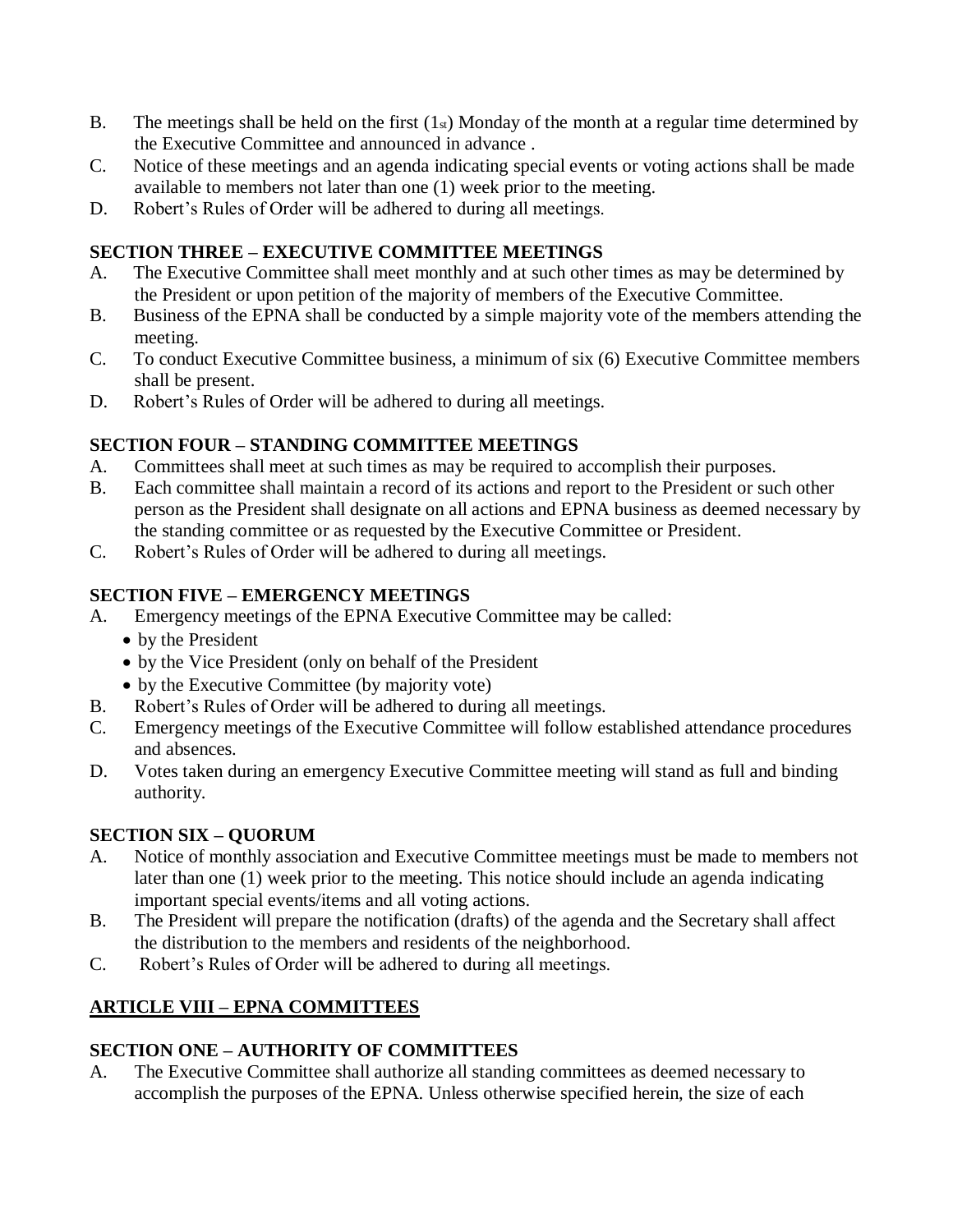committee shall be consistent with the purposes of the committee.

- B. The President may appoint ad hoc committees as needed. Ad hoc committees shall be special committees that will dissolve upon completion of the business for which each was called.
- C. Any documents or other work-products produced by committee members must be reviewed and approved by the Executive committee prior to publication and distribution and are considered the property of the EPNA.
- D. Committee chairpersons and members must have prior approval from the President before speaking formally or publicly on behalf of the EPNA.

#### **SECTION TWO – EXECUTIVE COMMITTEE**

- A. The Executive Committee is the governing and authoritative body of the EPNA.
- B. The Executive Committee's responsibilities include, but are not necessarily limited to all matters of policy, direction, transactions and corporate endorsements.
- C. The Executive Committee shall have the power to act on behalf of the membership of the EPNA and to carry out all business of the EPNA.
- D. Any emergency actions must be reported at the next regularly scheduled monthly EPNA meeting.
- E. The Executive Committee may authorize other committees or individuals to act on its behalf in carrying out its authority.
- F. The Executive Committee shall be responsible for and manage any real estate holdings and other property and investments belonging to the EPNA.
- G. The Executive Committee shall have the power and authority to apply for grants, loans and other financial aid to carry out the best interests of the EPNA.
- H. A three-fourths (3/4) vote of all the Executive Committee members authorizes the Treasurer to commit, obligate and expend funds up to \$3,500.00 per year against the EPNA's financial resources within the exceptional expenditures provided by the annual budget of the EPNA. The Executive Committee will refer all other expenditures to the general body of the EPNA for approval with a majority vote of those members present.
- I. The Executive Committee shall have a discretionary petty cash fund at its disposal for expenses. Initially at the beginning of the EPNA fiscal year, this fund will be charged with \$150.00 that would be increased by \$150.00 per fiscal quarter for a total of \$600.00 for the entire fiscal year. The fund will not be rolled over at the end of the fiscal year. At the beginning of the new fiscal year, the fund amount shall revert back to the original amount of \$150.00.
- J. The Executive Committee will develop an annual budget for the EPNA. The annual budget will be submitted to the monthly meeting each September for approval by a two-thirds (2/3) vote of those members present. The EPNA budget shall be executed from October to September.

#### **SECTION THREE – STANDING COMMITTEES**

A. The following standing committees shall be authorized:

**Public Relations Committee:** Responsibilities include the planning and coordinating of public EPNA events as well as general marketing and merchandising activities, attending marketing events, serving as a liaison to key institutions such as Logan Elementary School, and other duties as assigned. May participate in grant writing and development.